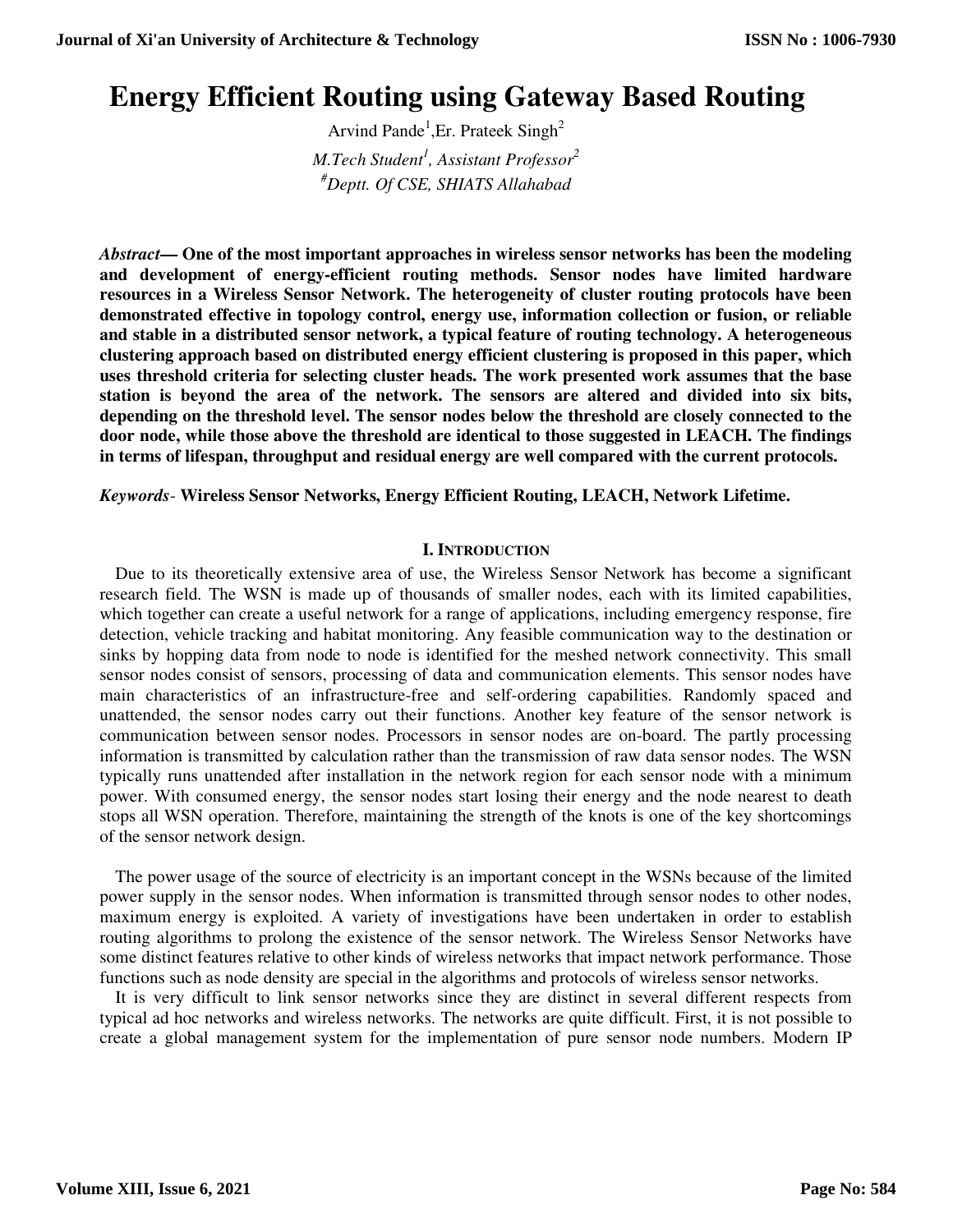protocols for sensor network implementations cannot therefore be used. Secondly, in contrast to conventional communication networks, almost all sensor network architectures permit the flow of sensed data from various regions to a specific sink. Thirdly, data traffic is highly redundant since many sensors are capable of producing the same data almost like an anomaly. This redundancy is used by the routing protocols to maximize energy and bandwidth usage. Fourth, sensing nodes, which demand careful control of energy, are highly restricted in the field of transmission power, on-board power, bandwidth processing and storage. Notwithstanding these differences, a considerable number of new data routing algorithms have been proposed on sensor networks. The methods of routing have taken into account sensor nodes' properties, software and architectural requirements.

Almost all routing protocols can be classified as data center or hierarchical, even if the flow of a network or the level of service depend upon a few different protocols. A research on the effect of heterogeneity in node potential is carried out in this study. It is thought that part of the population of nodes in the same network has more resources than other nodes and is thus a heterogeneous sensor network. The rationale for this work is that certain processes would significantly benefit from an understanding of the consequences of these heterogeneities. The nodes are energized rather than the nodes in use, and produce energy heterogeneity.

#### **II. LITERATURE REVIEW**

There is much study in the literature on energy-efficient WSN protocol clustering. Researches opined that a routing algorithm for homogeneous WSNs with LEACH clustering adaptation, with sensor nodes randomly calculated to be CHs and the unit power load shared with the WSN[4]. A new LEACH routing protocol is proposed[5] for energy optimisation. This algorithm is known by selecting cluster heads similarly, which is more efficient than the LEACH algorithm. A updated LEACH from the LEACH algorithm is given in the paper[6]. In[7], an improved, energy-efficient, portable sink algorithm has been developed compared to mod-LEACH and PEGASIS[8]. The revised Leach edition, LEACH-C, selects the cluster heads at a random level at the base station. Community heads could be all nodes with a higher energy content than an average. The base station runs a virtual ring algorithm to find the best solution for reducing cluster head energy in better locations[9]. M. Tripathi et.al implements the LEACH-C Energetic Efficient Protocol (EELEACH-C), which sorts the lower value of the cluster candidates head nodes sorted with their residual energy into a base station. After determining the candidates' cluster head nodes, it chooses the candidates with the largest residual energy, then computes the quadratic sum of distances from their nodes in order to find the optimum solution. The protocol suggested has been shown to increase network durability[10]. Q-LEACH technique, the sensor nodes on the territories are used and grouped into four quadrants for improved clustering. The whole network can be best protected by such partitioning. In addition, the precise distribution of nodes in the industry is well known. The network distribution in quadrants means that the sensor nodes are used effectively by capital. This division describes the optimum positions of CHs. The size of the clusters is arbitrary in typical LEACH clusters, and some members are distant. As this cluster is dynamically formed, more nodes suffer from high energy drainage and thus network efficiency degradation. Although the clusters are more deterministic in their structure in the Q-LEACH network and thus are sub-sectorally separated. Thus, the nodes are well spread within a certain cluster and help to drain resources efficiently. Instead, the LEACH distance-based method (DB-LEACH) proposes to look at the distance component from the threshold equation and the developments in energyconscious distance[11]. And, with a cross-layer architecture between Medium Access Control (MAC) and network layers, the Motive Nodes Cluster Centered Routing Protocol is proposed to minimize energy for mobility sensor knot[12]. This type of approach performs best in WSNs with mobile sensor nodes.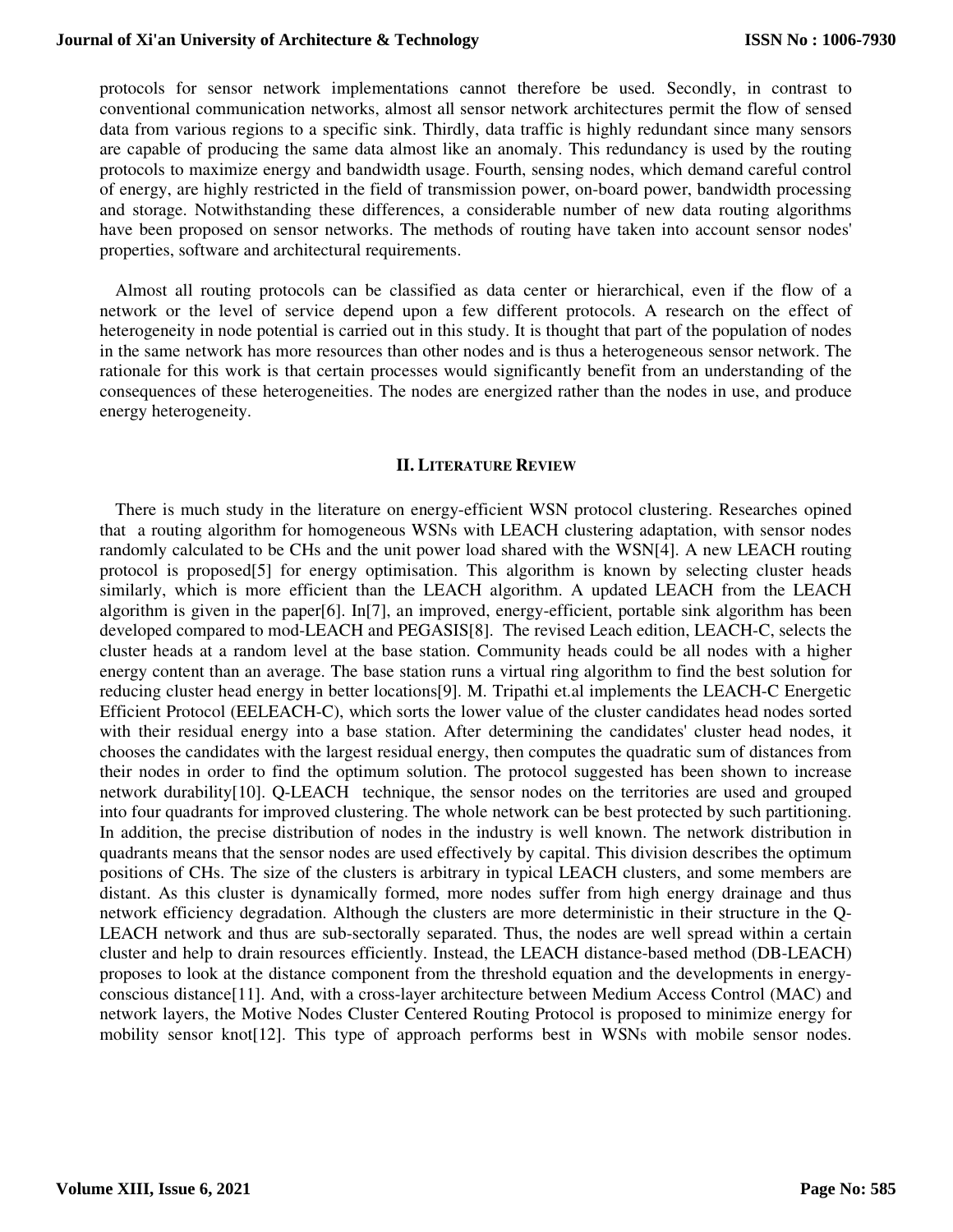Simulation data demonstrate that the above algorithms increase the network energy efficiency at various levels. An enhanced LEACH variant called the Multi-hop-LEACH (LEACH-M)[12], in which cluster members can sail more easily from and connect multihop with their respective cluster heads. Thus are shown the situations in which M-LEACH exceeds LEACH. However, this proposal requires that each sensor should add data, raising the overhead on all sensors. This variant is also suggested. In[13], the authors focused on heterogeneous sensor networks that use two types of sensors: Super Sensors and basic sensors. The sensors possess high energy, communicate intensely and function as cluster heads, while others are single, limited-powered sensors, attached to the nearest cluster head in the neighbourhood and communicate directly or in multi-hops. In this case, cluster heads with a high number of members' odes dry their resources relative to cluster heads with less related members' nodes. In fact, round, unequal nodes connect to several cluster heads. Furthermore, the LEACH routing protocol suggested in [14][15] in order to alleviate these problems is another matter of support for mobility.

#### **III. METHODOLOGY**

The first order radio model is used in many researches on wireless sensors networks. Energy dissipation takes place, while transmitting and receiving the data and energy consumption for short distance communication is 'd<sup>2</sup>' when propagation is done in line of sight and 'd<sup>4</sup>' when transmission is done for the long distance due to multipath fading propagation. It works on the route measurements and sensing takes place constantly resulting in steady volume of data being transmitted to the sink. The following assumptions are considered in an analytical implementation:

- 1) Base station remains fixed: Wireless sensors are densely populated in the network area and are static. Number of clusters according to the network is predetermined for the network. The nodes will pass the data on the predefined paths, in which clusters and the cluster heads are numbered according to the distance based on received signal strength.
- 2) Some sensors are located farther away from the base station due to which, the cluster head will consume the ' $d^4$ ' energy for transmitting 1 bit data for direct transmission. Thus, data is transmitted through multiple hops and finally reach the base station by clusters very near to the base station
- 3) Links in the path are symmetric i.e. same power is required for the communication between any two nodes. No changes in the topologies and the loads are considered.

Thus, to transmit a message of length to a distance d, the transmitter energy is given as:

$$
d_0 = sqrt(E_{mp}/E_{fs})
$$
 (1)

if  $d < d_0$ .

$$
Et_x(k,d)=E_{elec}*k+E_{mp}*k*d_4
$$
 (2)

if  $d \geq d_0$ 

$$
E_{tx}(k,d)=E_{elec} *k+Emp* k*d_4
$$
\n(3)

Receiver Energy:

$$
E_{rx}(k)=E_{ele}c^*k
$$
 (4)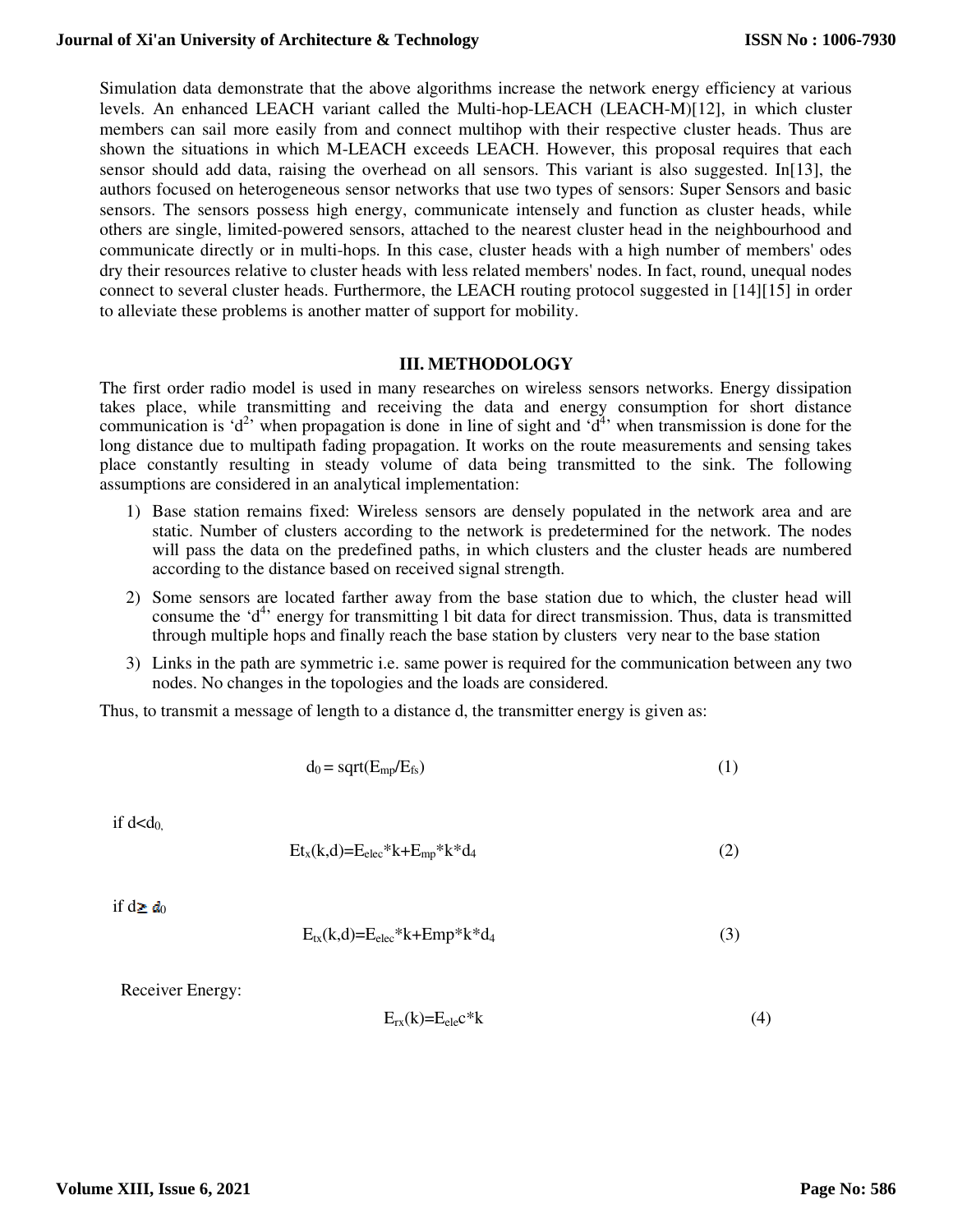where Eelec is the energy dissipated in transmission and reception, Efs and Emp are free space and amplifier energy respectively.



Figure 1: First Order Radio Model

The above diagram shown in Figure 1, shows a graphical representation of a first order radio model [16]. The transmitter and receiver use the same kind of electronic circuitry and thus their energies are accumulated as Eelec, for each data bit transmitted. The sensor nodes are thus symmetric to each other.

#### **IV. RESULTS & DISCUSSIONS**

In order to evaluate the performance of the proposed protocol, it has been implemented and simulated using MATLAB. A wireless sensor network with 100 nodes distributed randomly in 200m X 200m field. A gateway node is deployed at the center of the sensing field. The BS is located far away from the sensing field. Both gateway node and BS are stationary after deployment. The table 1 below shows the simulation parameters.

| <b>Parameter</b>       | <b>Value</b>      |
|------------------------|-------------------|
| Number of sensor nodes | 200               |
| Network size $(m^2)$   | 200*200           |
| No of round            | 5000              |
| Base station location  | (50, 50)          |
| $Efs$ ( $pJ/bit$ )     | $10*10^(-12)$     |
| Eamp (pJ/bit)          | $0.0013*10^(-12)$ |
| ETX (nJ/bit)           | $50*10^(-9)$      |
| ERX (nJ/bit)           | $50*10^(-9)$      |

#### **Table I: Simulation Parameters**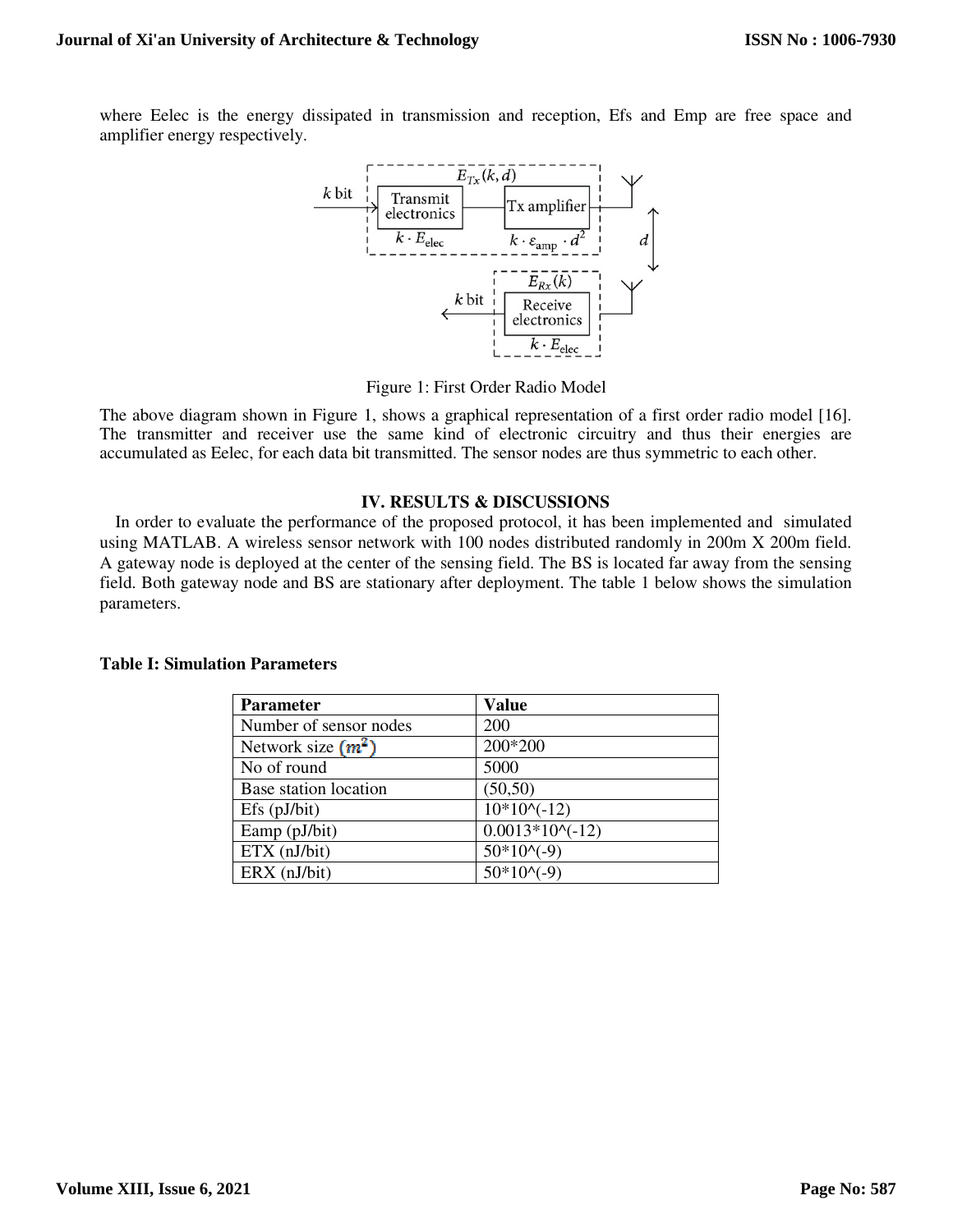

**Figure 2: Node Deployment** 

The above figure 2 shows the different node types based on their location from the base station and gateway node. A total of six different types of cluster can be seen in the figure 3, indicating six regions of node communication with gateway and the base station.

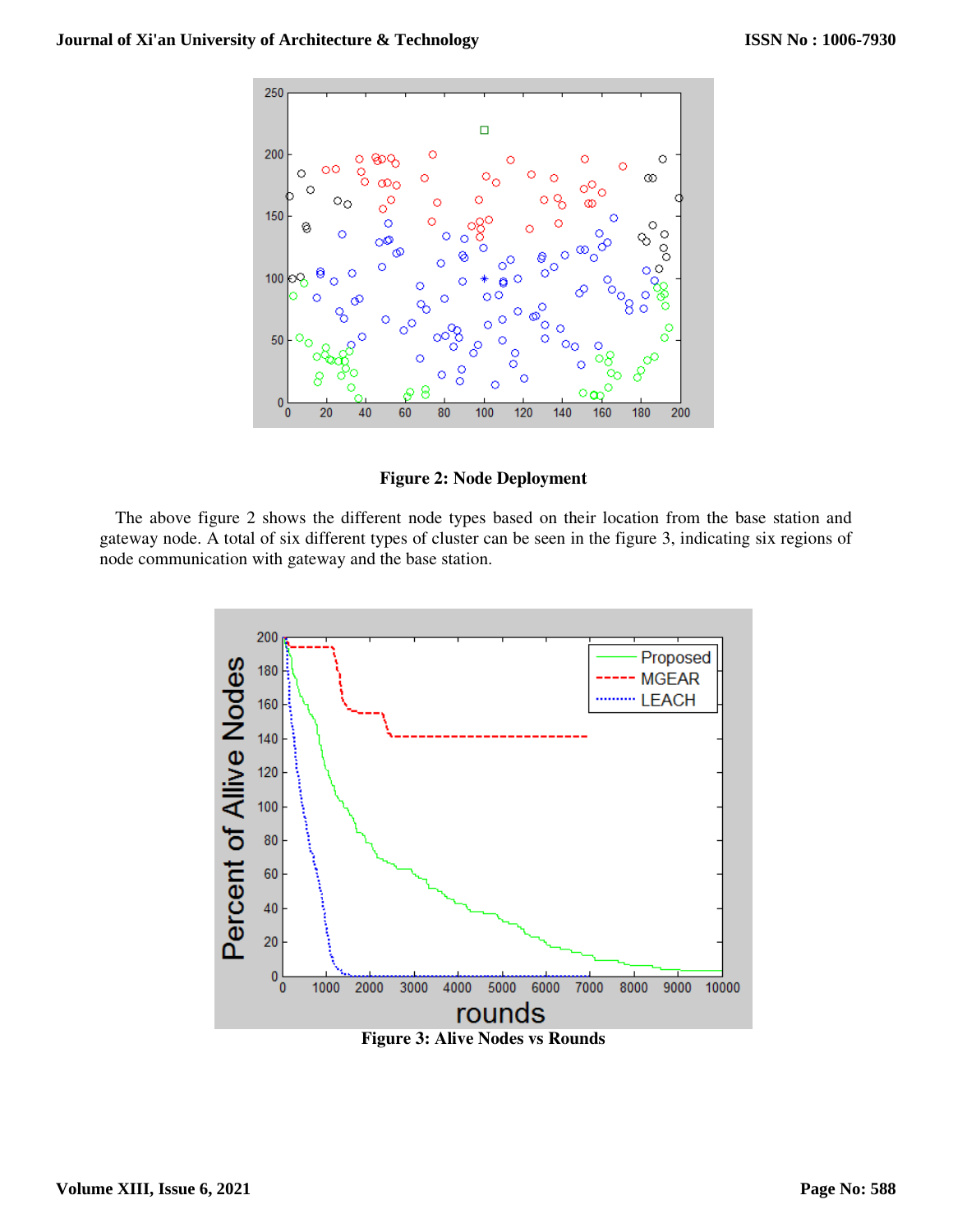The number of alive nodes after each round has been plotted in figure 3. The comparison shows the proposed method compared with LEACH and M-GEAR protocols. The number of nodes alive is better than both LEACH and M-GEAR in simulation uptil 10000 rounds. The dead nodes vs rounds graph has been shown in figure 4.



**Figure 5: Throughput vs rounds**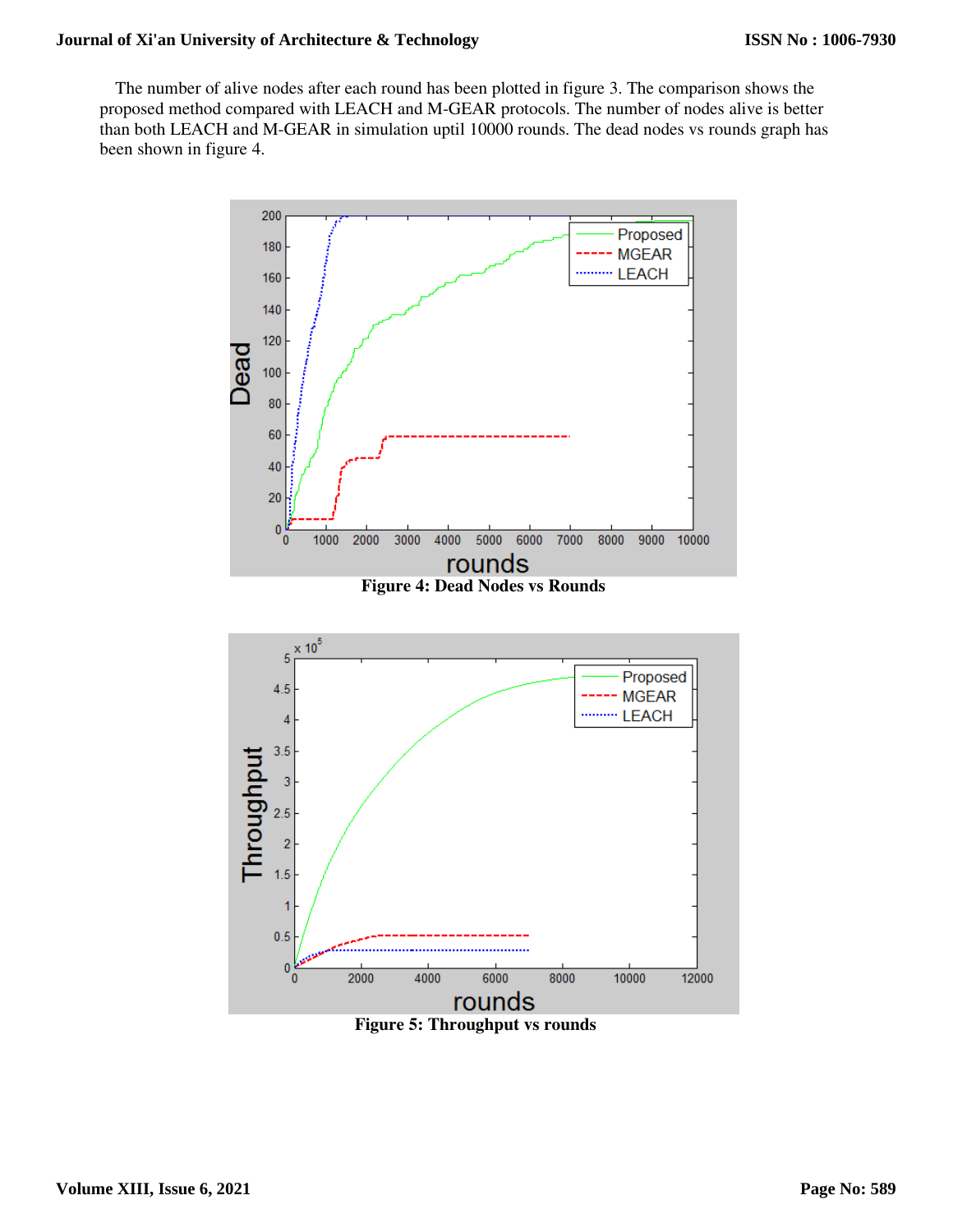Figure 5 shows the throughput i.e. number of packets forwarded to the base station form the nodes. The proposed protocol shows better results as compared to other protocols.



**Figure 6: Residual Energy vs rounds** 

The residual energy graph giving a comparison between the proposed protocol, LEACH protocol and the M-GEAR protocol is shown in the figure 6. As shown in the graph the energy of the networks is increased in the proposed protocol and hence the network lifetime.

# **V. CONCLUSION**

In this paper, a modified approach has been presented for routing problem in wireless sensor network domain. The proposed method is based on the gateway based protocol M-GEAR.

# **REFERENCES**

[1] G. Vijayalakshmi, S. Hema and S. Geethapriya, "Secure Data Aggregation & Query Processing in Wireless Sensor Networks using Enhanced Leach Protocol", International Journal of Emerging Science and Engineering, Vol. 2, No. 1, pp. 51-56, 2013.

[2] M. Umashankar and C. Chandrasekar, "Energy Efficient Secured Data Fusion Assurance Mechanism for Wireless Sensor Networks", European Journal of Scientific Research, Vol. 49, No. 3, pp. 333-339, 2011.

[3] Kumar Padmanabh and Sunil Kumar Vuppala, "An Adaptive Data Aggregation Algorithm in Wireless Sensor Network with Bursty Source", Wireless Sensor Network, Vol. 1, No. 3, pp. 222-232, 2009.

[4] V. Bhoopathy and R. M. S. Parvathi, "Energy Efficient Secure Data Aggregation Protocol for Wireless Sensor Networks", European Journal of Scientific Research, Vol. 50, No. 1, pp. 48-58, 2011.